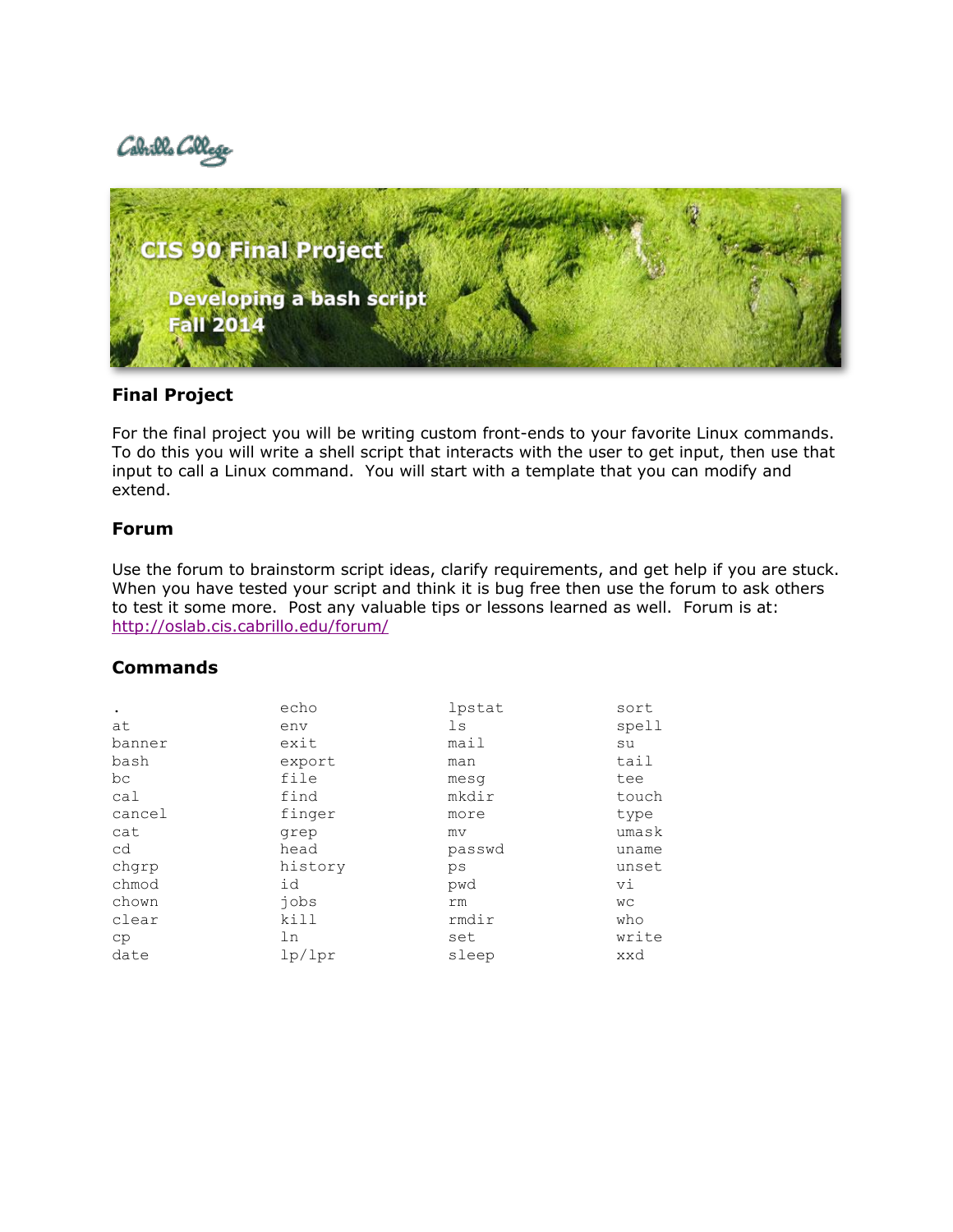### **Commands by Categories**

| <b>Type</b>     | <b>Commands</b>                                                             |
|-----------------|-----------------------------------------------------------------------------|
| <b>Simple:</b>  | banner, date, cal, finger, uname, type, ls, tree, cd,<br>pwd, hostname      |
| <b>Status:</b>  | jobs, ps, who, id, env, lpstat, umask, mesg, history, tty                   |
| File:           | file, cp, mv, ln, rm, rmdir, mkdir, touch, chmod, chgrp,<br>xxd, head, tail |
| <b>Filters:</b> | cat, sort, spell, grep, wc, tee                                             |
| Misc:           | bc, mail, vi, lp, cancel, at, kill, find, passwd                            |

## **The Template**

```
#!/bin/bash
#
# menu: A simple menu template
#
while true
do
       clear
      echo -n "
             CIS 90 Final Project
       1) Task 1
       2) Task 2
       3) Task 3
       4) Task 4
       5) Task 5
       6) Exit
       Enter Your Choice: "
       read RESPONSE
       case $RESPONSE in
         1) # Commands for Task 1
              ;;
          2) # Commands for Task 2
              ;;
          3) # Commands for Task 3
              ;;
          4) # Commands for Task 4
              ;;
          5) # Commands for Task 5
              ;;
          6) exit 0
              ;;
          *) echo "Please enter a number between 1 and 6"
              ;;
       esac
       echo -n "Hit the Enter key to return to menu "
       read dummy
done
```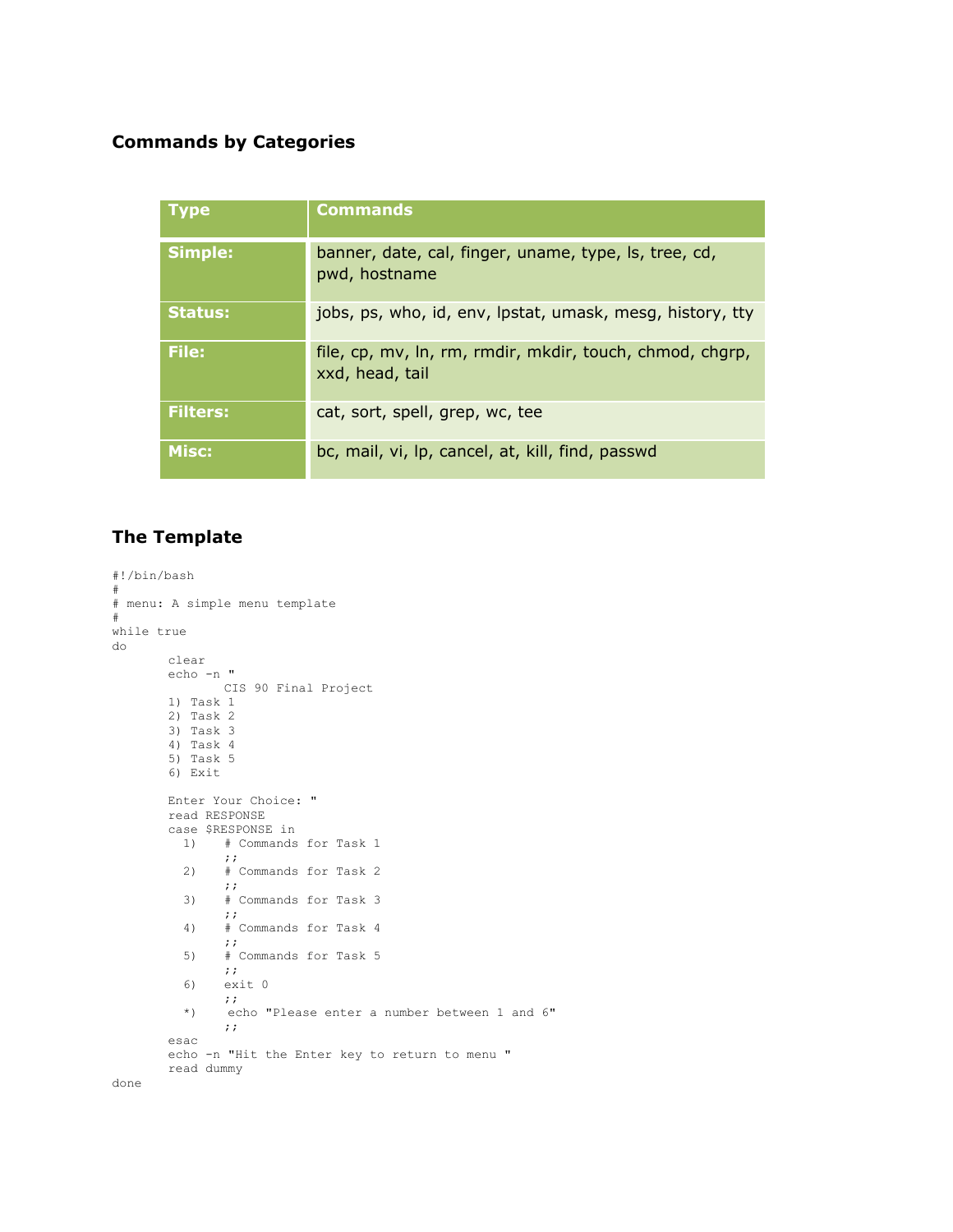#### **Procedure**

Copy the template text to a file in your own bin directory named **myscript**. Give the file execute permission for everyone. You will run your script by entering its name on the command line just as you do with any other Linux command.

Choose five commands you would like to develop a custom front-end user interface for. For each choice add a menu option and then develop the appropriate case statement. Expand the case statement with commands to query the user for input, then use that input for calling your command.

Each command front-end that you implement should include:

- User dialog to prompt the user for input
- Use variables to save the input
- Execute one or more commands using the variables as the options or arguments.

Make sure your script can run by itself and run from **allscripts** which is in the */home/cis90/bin* directory. You also need to set permissions so that everyone in the cis90 group can read and execute your script.

When finished, you will need to test your script and repair any defects you find. After your own testing it is helpful to have others test your work. Developers can't always imagine all the creative ways users will use their products. Use the forum to ask other students to run your script and give your feedback. This is also a good way to check your script can be run by others in the cis90 group.

### **Tips**

- Run **allscripts** to see some examples of what Homer and Benji developed.
- Homer's work on the front-end to the **grep** command is a good example of what is expected. However Homer has more work to do when he gets back from playing fetch as not all five tasks are completed.
- Benji went a tad overboard on his tasks. He must been thinking he would get chicken treats. You don't have to do as much as Benji did but you might get some ideas from viewing his work. His script also has many examples of how to do conditionals for other students wanting to go over the top.
- Use **vi** to look at Homer and Benji's scripts in their bin directories. **vi** adds color to make the commands easier to read.
- Save earlier versions of your work. You can easily do this by copying **myscript** to *myscript.v1*, *myscript.v2*, etc. to backup each version.

### **Shell scripting topic ideas**

An easier to use find command

View the File System

- $\bullet$  Show files at the root (/) directory
- Show files in user's home directory
- Show files in the parent directory
- $\bullet$  Show files in a specified directory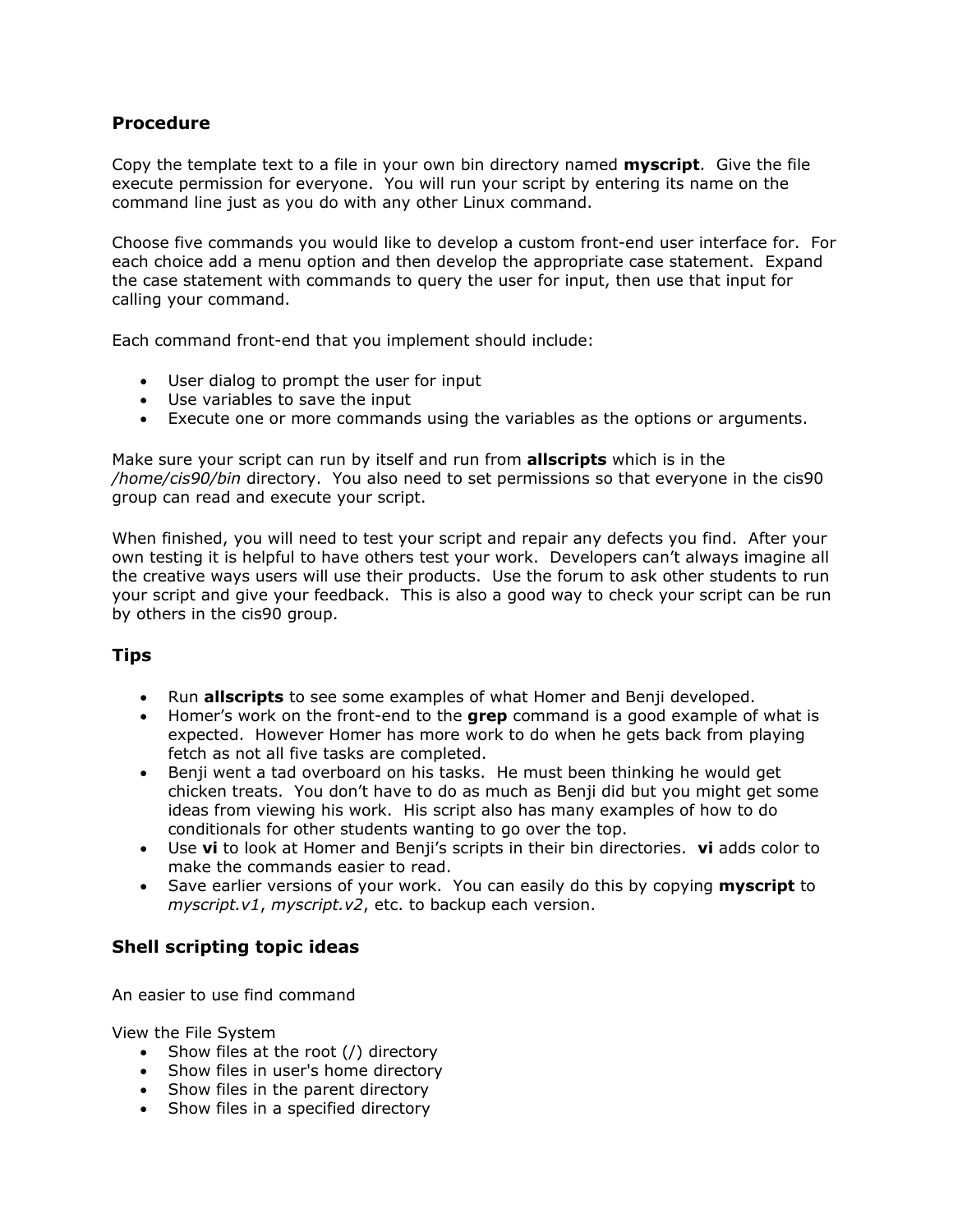Tally Files

- Tally the number of directories from a given starting point
- Tally the number of symbolic links from a given starting point
- Tally the number of text files from a given starting point
- Tally the number of shell scripts from a given starting point
- Tally the number of data files from a given starting point
- $\bullet$  Tally the number of symbolic links from a given starting point
- Draw a histogram showing the relative numbers of different file types

Search for files

- Search for a file by name
- Search for a file by inode number
- Search for a file by owner
- Search for a file by size
- Search for files that have been modified recently
- Search for files that contain a certain string of characters

View files

- Select a file for viewing
- View the entire file allowing paging through the file
- View a file in hexadecimal format
- View the top 20 lines of a file
- View the bottom 20 lines of a file

Process status

- Show just system processes
- Show processes belonging to a particular user
- Show any defunct processes
- Show all processes

#### **To turn in**

Copy your final version of **myscript** as follows:

**cp myscript /home/rsimms/turnin/cis90/myscript.\$LOGNAME**